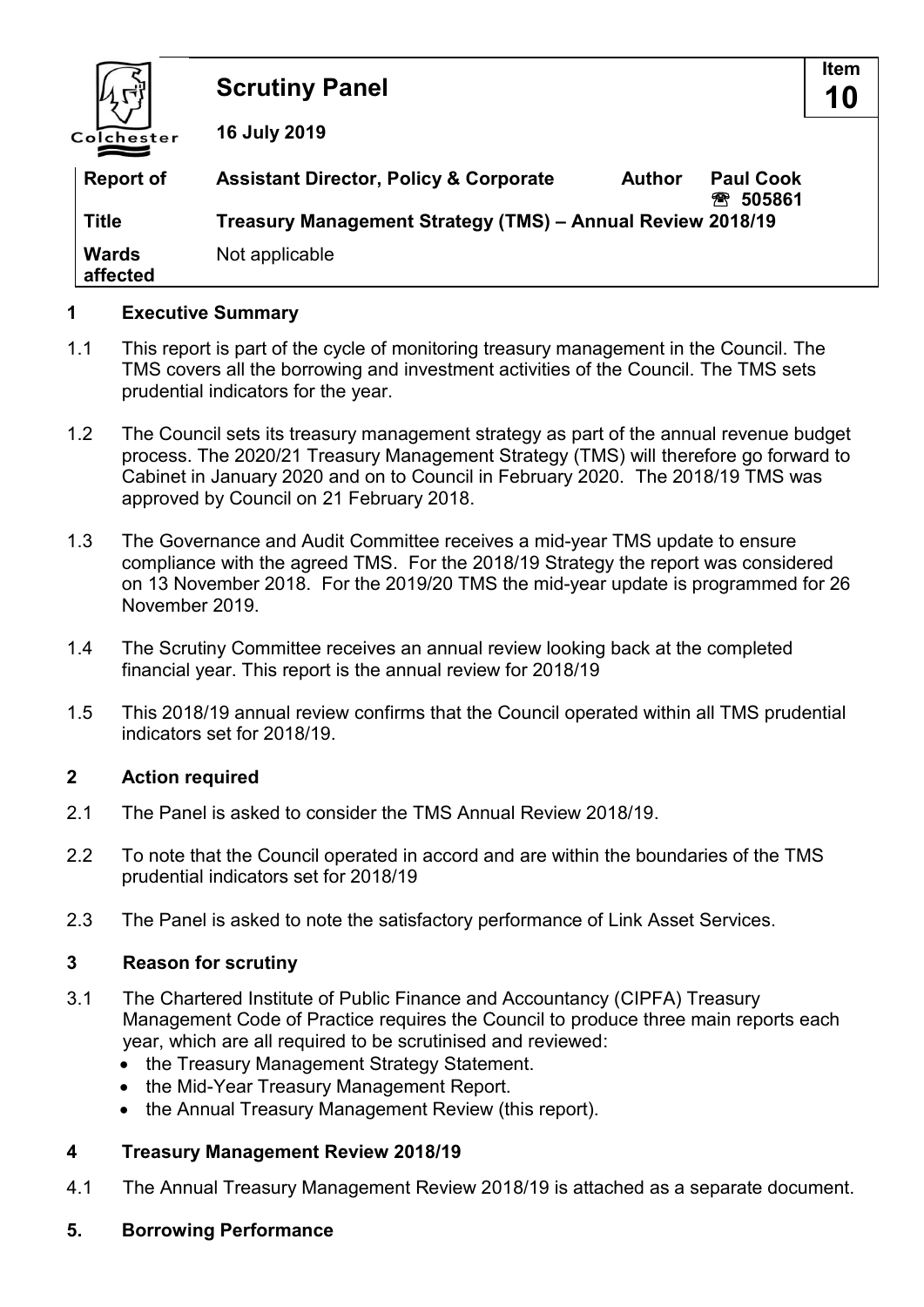- 5.1 To meet 2018/19 funding requirements the Council used internal funds in place of borrowing externally. It was not considered necessary to commit to external borrowing as the cost would have been significantly higher than the very low cash investment rates available for internal funds. External borrowing therefore remained at £141.094 million throughout the year. This approach will require review for 2020/21. An increase in Public Works Loan Board (PWLB) rates could result in increased long-term costs for the Council when the Council borrows to replace the internal funds.
- 5.2 The chart shows Colchester's borrowing compared to its CIPFA neighbour group. Whilst the Council is not the highest borrower, many of the group do not have a borrowing exposure. As also set out in the chart, borrowing levels are largely explained by past decisions on housing stock retention and the authorities' position at the self-financing housing settlement. The affordable level of debt for Colchester will be further considered in the Council's Capital Strategy. It is expected this will be reported to Cabinet in September 2019.



| <b>TMS Prudential Indicators Borrowing</b> |         |          |         |                                                       |  |
|--------------------------------------------|---------|----------|---------|-------------------------------------------------------|--|
| Indicator                                  | 2017/18 | 2018/19  | 2018/19 | Comments                                              |  |
|                                            |         | Strategy | Actual  |                                                       |  |
|                                            | £m      | £m       | £m      |                                                       |  |
| <b>General Fund Capital</b><br>Expenditure | 17.005  | 38.604   | 25.104  | 2018/19 underspend<br>already reported to<br>Scrutiny |  |
|                                            |         |          |         |                                                       |  |
| New Borrowing<br>Requirement               | 1.291   | 10.263   | 8.835   | Lower than planned as<br>programme underspend         |  |
|                                            |         |          |         |                                                       |  |
| <b>Capital Financing</b><br>Requirement    | 154.864 | 163.952  | 162.355 | As above                                              |  |
|                                            |         |          |         |                                                       |  |
| <b>Authorised Borrowing</b><br>Limit       | 169.635 | 180.252  | 141.094 | Operated within the limit                             |  |
|                                            |         |          |         |                                                       |  |
| <b>Operational Boundary</b>                | 140.537 | 159.613  | 141.094 | Operated within the limit                             |  |
|                                            |         |          |         |                                                       |  |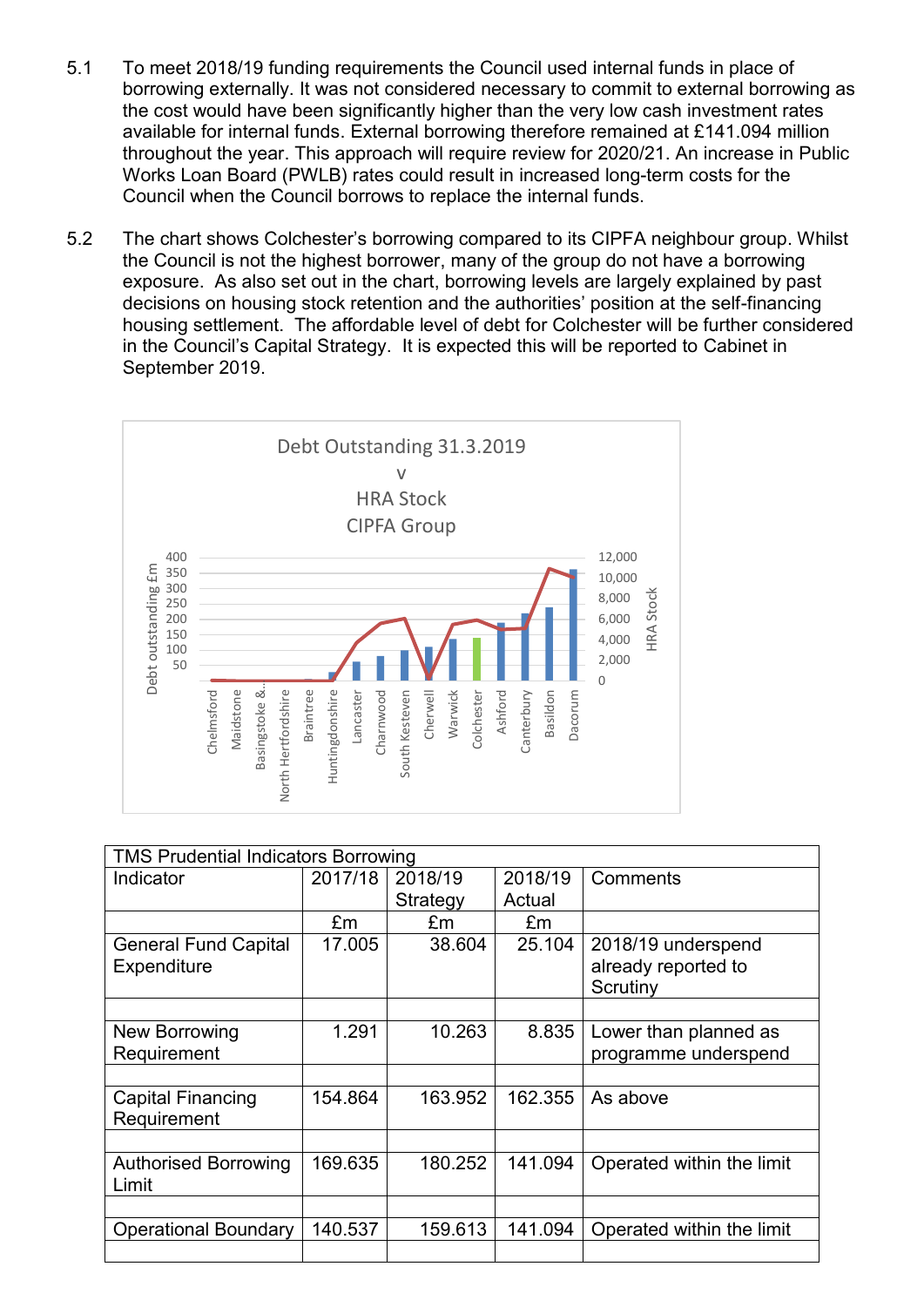| Actual financing as a<br>proportion of net<br>revenue stream<br>general fund | 10.93% | 12.26% | 8.15%   | Operated within the limit                                        |
|------------------------------------------------------------------------------|--------|--------|---------|------------------------------------------------------------------|
|                                                                              |        |        |         |                                                                  |
| <b>Maturity Structure</b>                                                    |        |        |         |                                                                  |
| < 1 year                                                                     | 3.9%   | 15%    | 3.9%    | No new borrowing is                                              |
| 1 to $2$                                                                     | 0.0%   | 15%    | $0.0\%$ | undertaken that will cause                                       |
| $2$ to 5                                                                     | 15.6%  | 15%    | 15.6%   | a limit to be exceeded.                                          |
| 5 to 10                                                                      | 0.5%   | 15%    | 0.5%    | Over time the period to                                          |
| 10 to 20                                                                     | 10.2%  | 30%    | 10.2%   | maturity of existing loans                                       |
| 20 to 30                                                                     | 25.5%  | 30%    | 25.5%   | decreases and may cause                                          |
| 30 to 40                                                                     | 25.1%  | 40%    | 25.1%   | variations. The strategy                                         |
| 40 to 50                                                                     | 12.9%  | 40%    | 12.9%   | limits exceed 100% in                                            |
| $50+$                                                                        | 6.3%   | 10%    | 6.3%    | total allowing some<br>flexibility to choose loan<br>maturities. |
|                                                                              |        |        |         |                                                                  |
| Average borrowing<br>rate                                                    | 4.46%  |        | 4.46%   | No change from 2017/18<br>as no new borrowing.                   |
|                                                                              |        |        |         |                                                                  |

### **6. Investment Performance**

6.1 The investment policy reflected the Council's low appetite for risk. The financial year continued the challenging low return investment environment of previous years. The Council's investments at the end of the year totalled £54.212 million. The rate of return achieved was 0.94%. To understand comparative performance an analysis of 2018/19 results will be reported to a future Panel meeting. Colchester appears to have an average level of investment for its comparator group.

| <b>TMS Prudential Indicators Investment</b> |                |                              |         |                               |  |  |
|---------------------------------------------|----------------|------------------------------|---------|-------------------------------|--|--|
| Indicator                                   | 2017/18        | 2018/19                      | 2018/19 | Comments                      |  |  |
|                                             |                | Strategy                     | Actual  |                               |  |  |
|                                             | E <sub>m</sub> | £m                           | £m      |                               |  |  |
| Creditworthiness                            |                | Link creditworthiness system |         | All investments within policy |  |  |
|                                             |                |                              |         |                               |  |  |
| <b>Country Limits</b>                       |                | AA-                          |         | All investments within policy |  |  |
|                                             |                |                              |         |                               |  |  |
| Non-UK not to exceed                        |                | £15m                         |         | All investments within policy |  |  |
|                                             |                |                              |         |                               |  |  |
| Return on in-house                          | 0.41%          | 0.72%                        | 0.78%   | Improved return               |  |  |
| funds (LIBID 3 Month)                       |                | (Actual                      |         |                               |  |  |
|                                             |                | LIBID)                       |         |                               |  |  |
|                                             |                |                              |         |                               |  |  |
| <b>Maximum Principal</b>                    | 5.000          | 5.000                        | 0.481   | All investments within policy |  |  |
| invested 365 days +                         |                |                              |         |                               |  |  |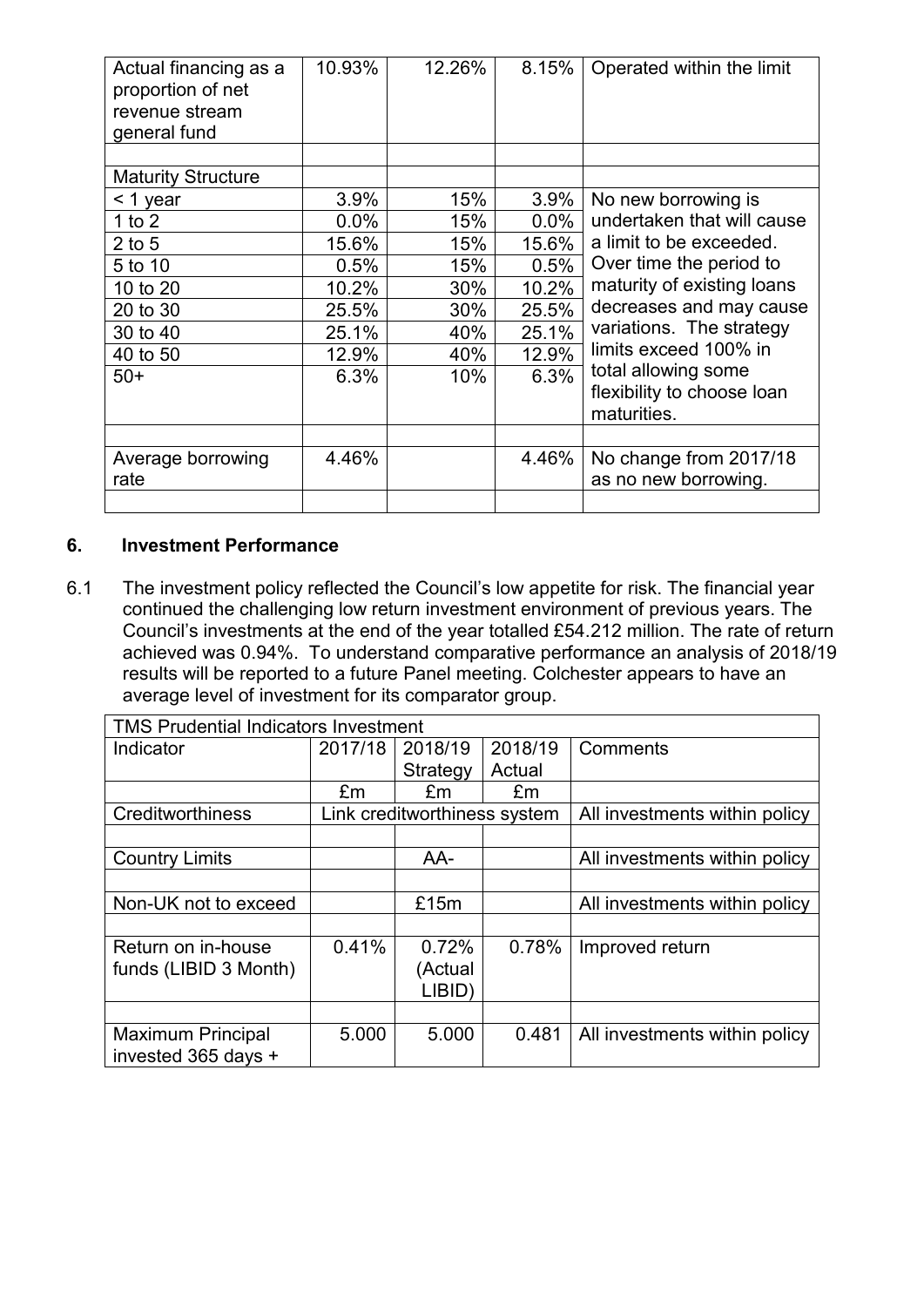

### **7. Treasury Management Advisors**

7.1 The Council employs Link Asset Services to provide a treasury management consultancy service. Their remit includes advice on borrowing, investments, counterparty credit details and general capital accounting information. Their performance was considered satisfactory in 2018/19.

### **8. Strategic Plan references**

8.1 Prudent treasury management underpins the budget strategy required to deliver all Strategic Plan priorities.

### **9 Publicity considerations**

9.1 **Appendix A** to the annual report is confidential.

### **10 Financial implications**

10.1 Interest paid and earned on borrowing and investments are reflected in the Central Loans and Investment Account (CLIA). Out-turn figures for 2018/19 show a favourable variance of £97k. This variance arises from additional borrowing costs offset by higher investment due to the level of cash balances available.

### **11 Risk management implications**

- 11.1 Risk Management is essential to effective treasury management. The Council's Treasury Management Policy Statement contains a section on treasury Risk Management (TMP1).
- 11.2 TMP1 covers the following areas of risk all of which are considered as part of our treasury management activities:
	- Credit and counterparty risk
	- Liquidity risk
	- Interest rate risk
	- Exchange rate risk
	- Refinancing risk
	- Legal and regulatory risk
	- Fraud, error and corruption, and contingency management
	- **Market risk**

### **12 Other standard references**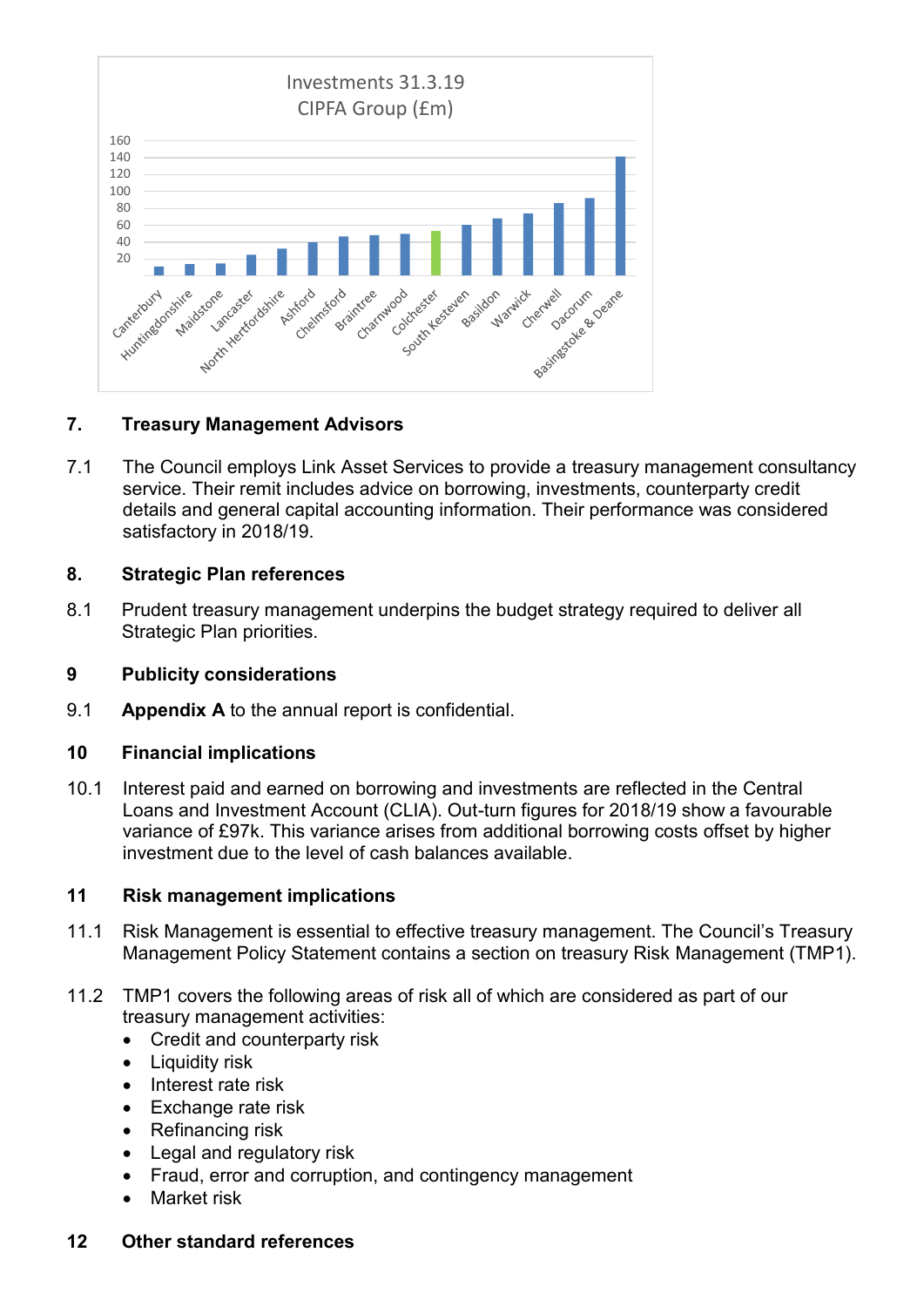12.1 Having considered consultation, equality, diversity and human rights, community safety, and health and safety implications, there are none that are significant to the matters in this report.

## **Appendices**

- Appendix A List of investments (Confidential)
- Appendix B Glossary of abbreviations and initialisms
- Appendix C Treasury Management Review 2018/19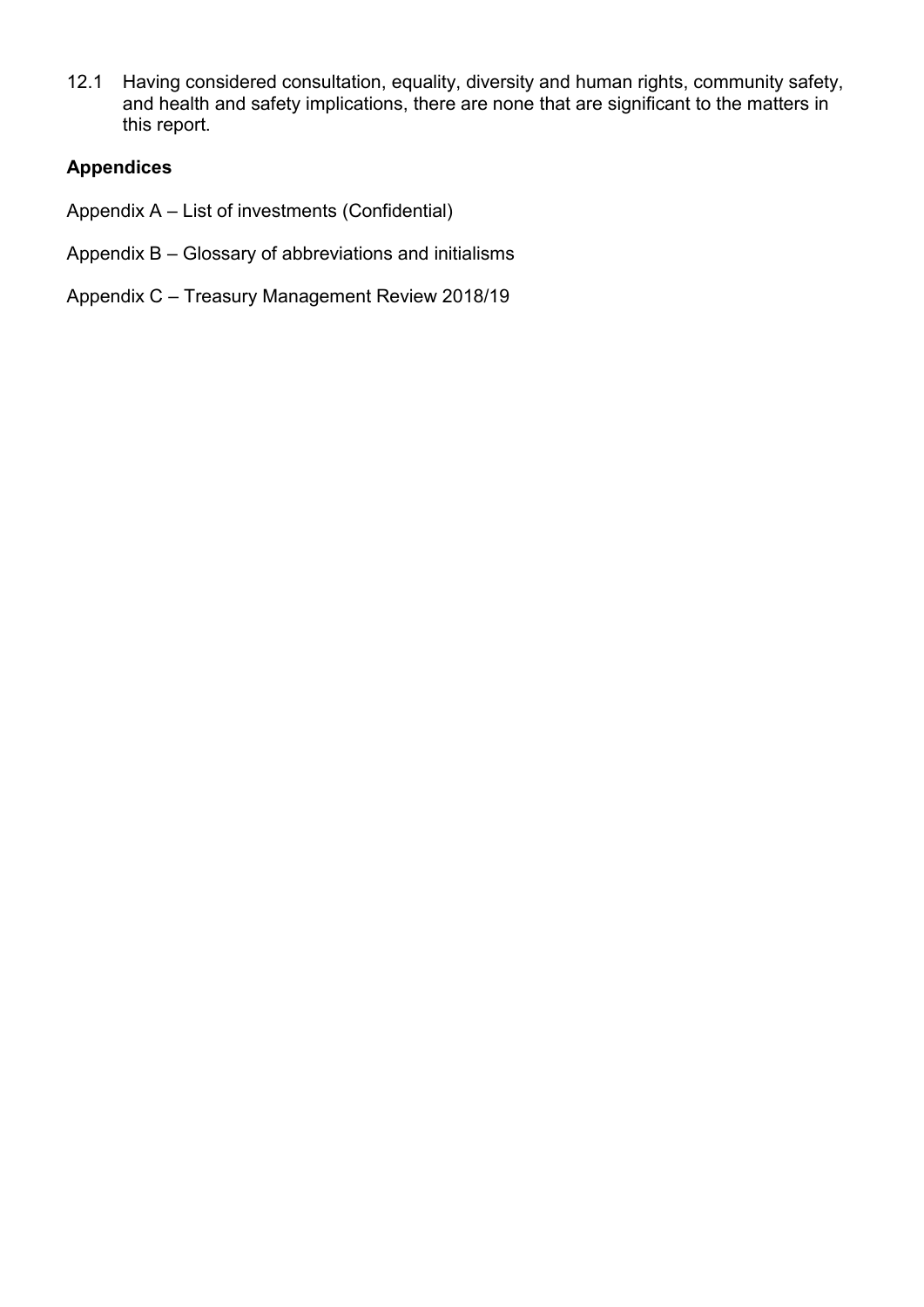- **ALMO** an Arm's Length Management Organisation is a not-for-profit company that provides housing services on behalf of a local authority. Usually an ALMO is set up by the authority to manage and improve all or part of its housing stock.
- **CE** Capital Economics is the economics consultancy that provides Capita Asset Services, Treasury solutions, with independent economic forecasts, briefings and research.
- **CFR** Capital Financing Requirement the council's annual underlying borrowing need to finance capital expenditure and a measure of the council's total outstanding indebtedness.
- **CIPFA** Chartered Institute of Public Finance and Accountancy the professional accounting body that oversees and sets standards in local authority finance and treasury management.
- **CPI** Consumer Price Inflation the official measure of inflation adopted as a common standard by countries in the EU. It is a measure that examines the weighted average of prices of a predetermined basket of consumer goods and services, such as transportation, food and medical care. It is calculated by taking price changes for each item in the basket of goods and averaging them.
- **ECB** European Central Bank the central bank for the Eurozone.
- **EU** European Union.
- **EZ** Eurozone those countries in the EU which use the euro as their currency.
- **Fed** The Federal Reserve, often referred to simply as "the Fed," is the central bank of the United States. It was created by the Congress to provide the nation with a stable monetary and financial system.
- **FOMC** The Federal Open Market Committee this is the branch of the Federal Reserve Board which determines monetary policy in the USA by setting interest rates and determining quantitative easing policy. It is composed of 12 members--the seven members of the Board of Governors and five of the 12 Reserve Bank presidents.
- **GDP** Gross Domestic Product a measure of the growth and total size of the economy.
- **G7** The group of seven countries that form an informal bloc of industrialised democracies – the United States, Canada, France, Germany, Italy, Japan, and the United Kingdom – that meets annually to discuss issues such as global economic governance, international security, and energy policy.
- **Gilts** Gilts are bonds issued by the UK Government to borrow money on the financial markets. Interest paid by the Government on gilts is called a yield and is at a rate that is fixed for the duration until maturity of the gilt, (unless a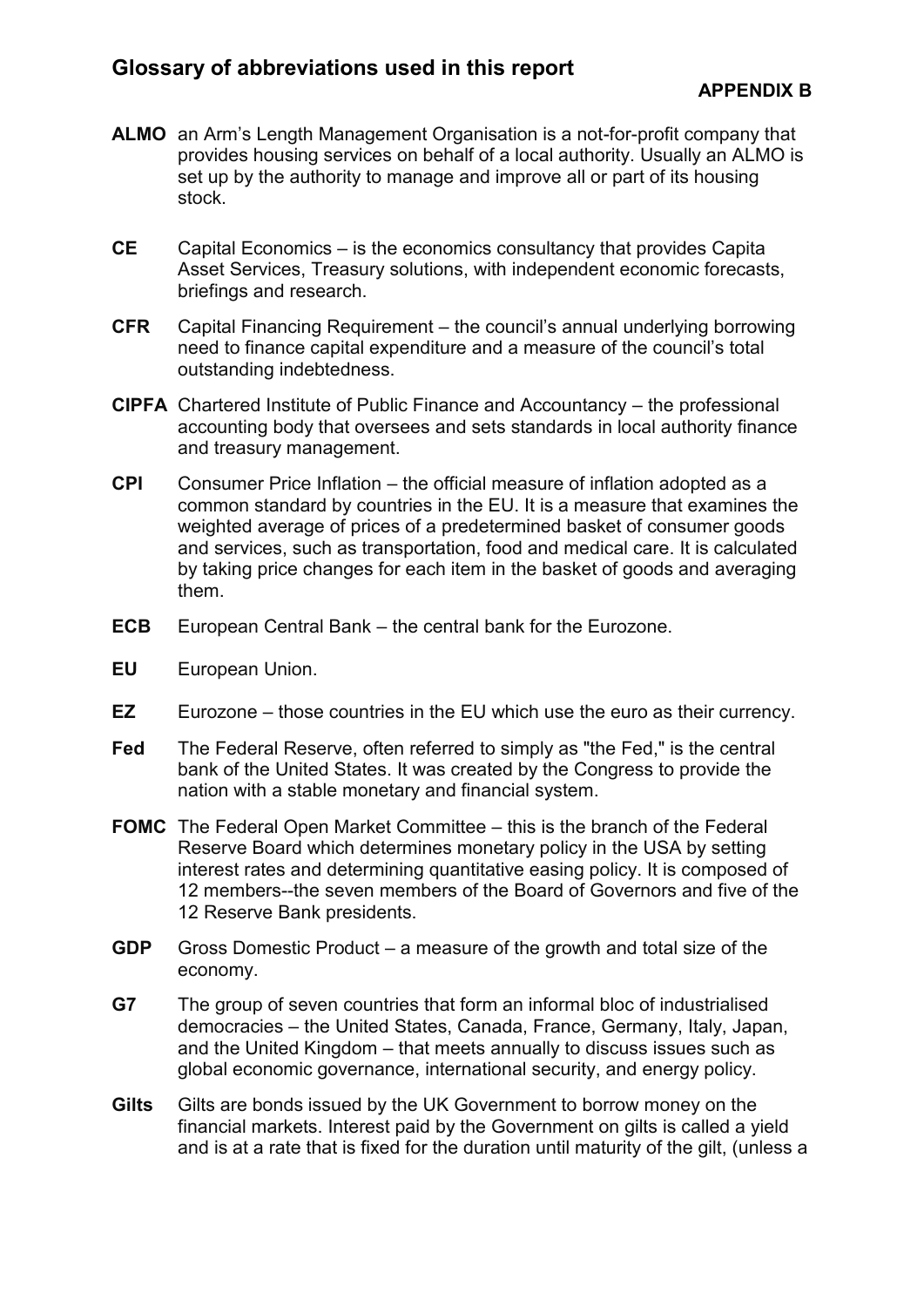gilt is index linked to inflation); yields therefore change inversely to the price of gilts i.e. a rise in the price of a gilt will mean that its yield will fall.

- **HRA** Housing Revenue Account.
- **IMF** International Monetary Fund the lender of last resort for national governments which get into financial difficulties.
- LAS Link Asset Services, Treasury solutions the council's treasury management advisers.
- **LIBID** The London Interbank Bid Rate is a 'bid' rate; i.e., the rate at which a bank is willing to borrow from other banks. It is the 'other end' of the LIBOR (an offered, hence 'ask' rate, the rate at which a bank will lend).
- **MHCLG** The Ministry of Housing, Communities and Local Government the Government department that directs local authorities in England.
- **MPC** The Monetary Policy Committee is a committee of the Bank of England, which meets for one and a half days, eight times a year, to determine monetary policy by setting the official interest rate in the United Kingdom, (the Bank of England Base Rate, commonly called Bank Rate), and by making decisions on quantitative easing.
- **MRP** Minimum Revenue Provision a statutory annual minimum revenue charge to reduce the total outstanding CFR, (the total indebtedness of a local authority).
- **PFI** Private Finance Initiative capital expenditure financed by the private sector i.e. not by direct borrowing by a local authority.
- **PWLB** Public Works Loan Board this is the part of H.M. Treasury which provides loans to local authorities to finance capital expenditure.
- **QE** Quantitative Easing is an unconventional form of monetary policy where a central bank creates new money electronically to buy financial assets, like government bonds. This process increases the supply of liquidity to the economy, and aims to stimulate economic growth through increased private sector spending, and return inflation up to target. This policy is employed when lowering interest rates has failed to stimulate economic growth and inflation to acceptable levels.

Once QE has achieved its objectives, it will be reversed by selling the bonds the central bank had previously purchased, or by not replacing debt that matures. The aim of this reversal is to ensure that inflation does not exceed its target once the economy recovers from a sustained period of depressed growth and inflation, and economic growth and increases in inflation are threatening to gather too much momentum if action is not taken to 'cool' the economy.

**RPI** The Retail Price Index is a measure of inflation that measures the change in the cost of a representative sample of retail goods and services. It was the UK standard for measurement of inflation until the UK changed to using the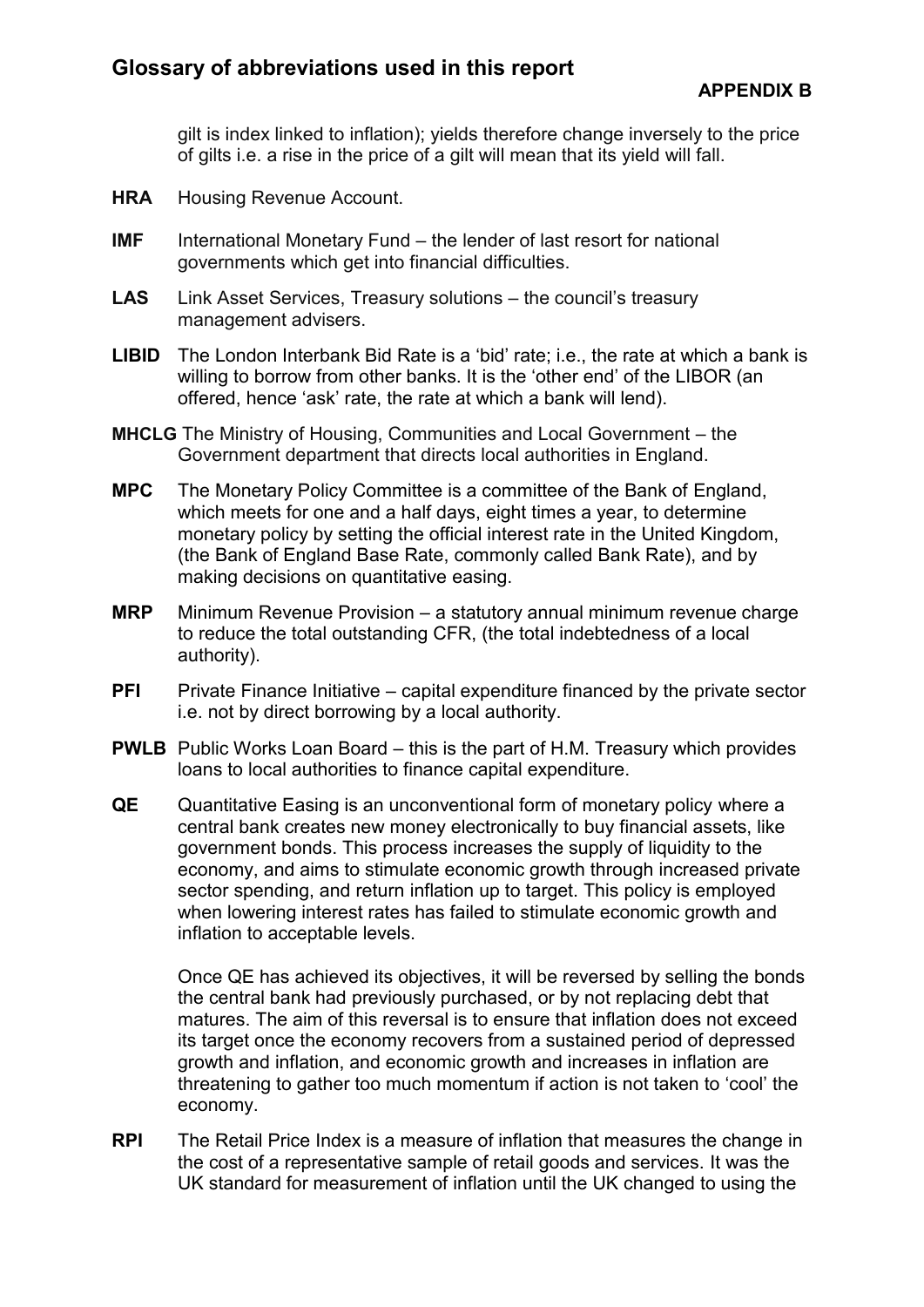EU standard measure of inflation – CPI. The main difference between RPI and CPI is in the way that housing costs are treated. RPI is often higher than CPI.

- **TMSS** The annual treasury management strategy statement report that all local authorities are required to submit for approval by the full council before the start of each financial year.
- **VRP** A voluntary revenue provision to repay debt, in the annual budget, which is additional to the annual MRP charge, (see above definition).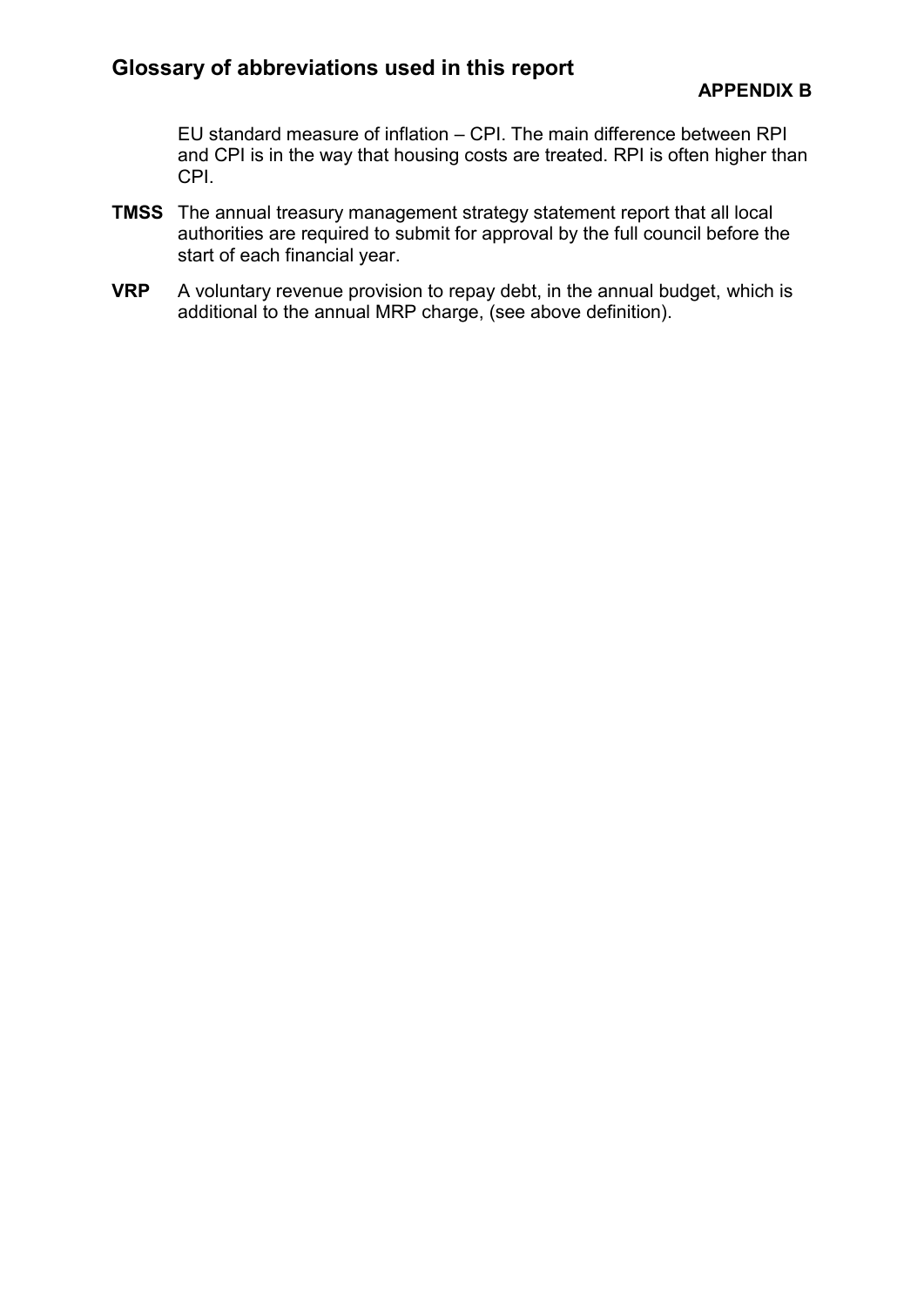# **Annual Treasury Management Review 2018/19**

## *1 Introduction*

- 1.1 The Council is required by regulations issued under the Local Government Act 2003 to produce an annual treasury management review of activities and the actual prudential and treasury indicators for 2018/19. This report meets the requirements of both the CIPFA Code of Practice on Treasury Management (the Code) and the CIPFA Prudential Code for Capital Finance in Local Authorities (the Prudential Code).
- 1.2 During 2018/19 the minimum reporting requirements were as follows:
	- an annual treasury strategy in advance of the year (Council 20 February 2019)
	- a mid year treasury update report (Governance & Audit Committee 13 November 2018)
	- an annual review following the end of the year describing the activity compared to the strategy (this report)
- 1.3 The regulatory environment places responsibility on members for the review and scrutiny of treasury management policy and activities. This report is important in that respect, as it provides details of the outturn position for treasury activities and highlights compliance with the Council's policies previously approved by members.
- 1.4 The Council confirms that it has complied with the requirement under the Code to give prior scrutiny to the annual treasury strategy by the Scrutiny Panel before it was reported to the full Council.
- 1.5 This report summarises:
	- Capital financing activity during the year;
	- Impact of this activity on the Council's underlying indebtedness (the Capital Financing Requirement);
	- The actual prudential and treasury indicators;
	- The overall treasury position;
	- The Treasury Management Strategy for 2018/19;
	- The economy and interest rates;
	- Borrowing activity; and
	- Investment activity.

# *2 Capital expenditure and financing 2018/19*

- 2.1 The Council undertakes capital expenditure on long-term assets. These activities may either be:
	- Financed immediately through the application of capital or revenue resources (capital receipts, capital grants, revenue contributions etc.), which has no resultant impact on the Council's borrowing need; or
	- If insufficient financing is available, or a decision is taken not to apply resources, the capital expenditure will give rise to a borrowing need.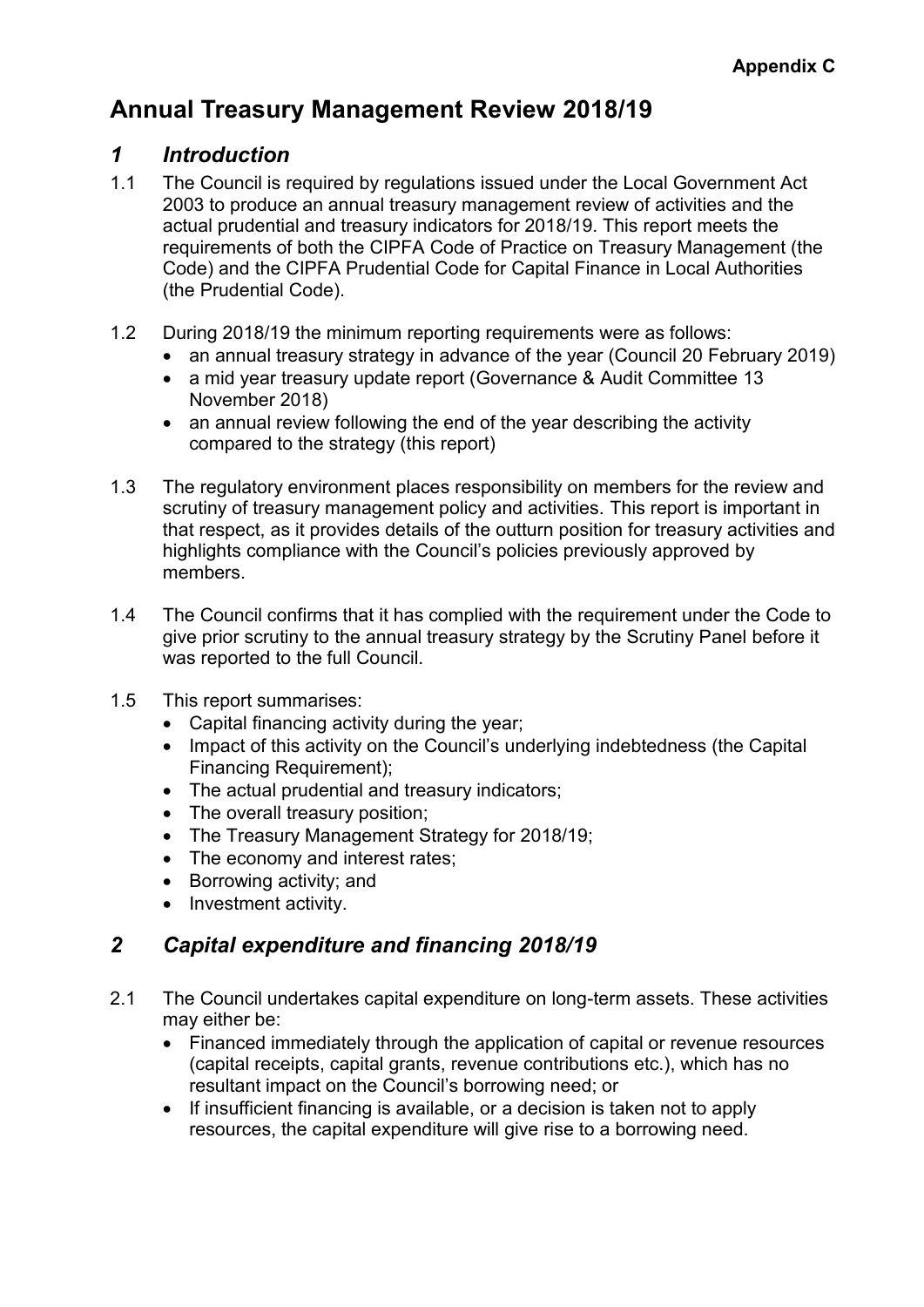| 2.2 | The actual capital expenditure forms one of the required prudential indicators. |
|-----|---------------------------------------------------------------------------------|
|     | The table below shows the actual capital expenditure and how this was financed. |

|                             | 2017/18 | 2018/19  | 2018/19 |
|-----------------------------|---------|----------|---------|
|                             | Actual  | Original | Actual  |
|                             | £'000   | £'000    | £'000   |
| <b>General Fund capital</b> |         |          |         |
| expenditure                 | 9,038   | 29,416   | 14,878  |
| HRA capital expenditure     | 7,967   | 9,188    | 10,226  |
| Total capital expenditure   | 17,005  | 38,604   | 25,104  |
| Resourced by:               |         |          |         |
| Capital receipts            | 2,768   | 15,818   | 2,280   |
| Capital grants              | 2,928   | 3,436    | 1,840   |
| Capital reserves            | 5,195   | 3,634    | 2,544   |
| <b>Finance Leases</b>       | 230     |          |         |
| Revenue                     | 4,593   | 5,454    | 9,605   |
| New borrowing requirement   | 1,291   | 10,263   | 8,835   |

# *3 The Council's overall borrowing need*

- 3.1 The Council's underlying need to borrow for capital expenditure is termed the Capital Financing Requirement (CFR). This figure is a gauge of the Council's debt position. The CFR results from the capital activity of the Council and what resources have been used to pay for the capital spend. It represents the 2018/19 new borrowing requirement (see above table), and prior years' net or unfinanced capital expenditure which has not yet been paid for by revenue or other resources.
- 3.2 Part of the Council's treasury activities is to address the funding requirements for this borrowing need. Depending on the Capital Programme, the Finance team organises the Council's cash position to ensure sufficient cash is available to meet the capital plans and cash flow requirements. This may be sourced through borrowing from external bodies (such as the Government, through the Public Works Loan Board [PWLB] or the money markets) or utilising temporary cash resources within the Council.
- 3.3 The Council is required to make an annual revenue charge, called the Minimum Revenue Provision (MRP), to reduce the CFR. This is effectively a repayment of the non-Housing Revenue Account (HRA) borrowing. This differs from the treasury management arrangements which ensure that cash is available to meet capital commitments. External debt can also be borrowed or repaid at any time, but this does not change the CFR. The total CFR can also be reduced by:
	- the application of additional capital financing resources (such as unapplied capital receipts); or
	- charging more than the statutory revenue charge (MRP) each year through a Voluntary Revenue Provision (VRP).
- 3.4 The Council's 2018/19 MRP Policy (as required by MHCLG Guidance) was approved as part of the Treasury Management Strategy Report on 21 February 2018.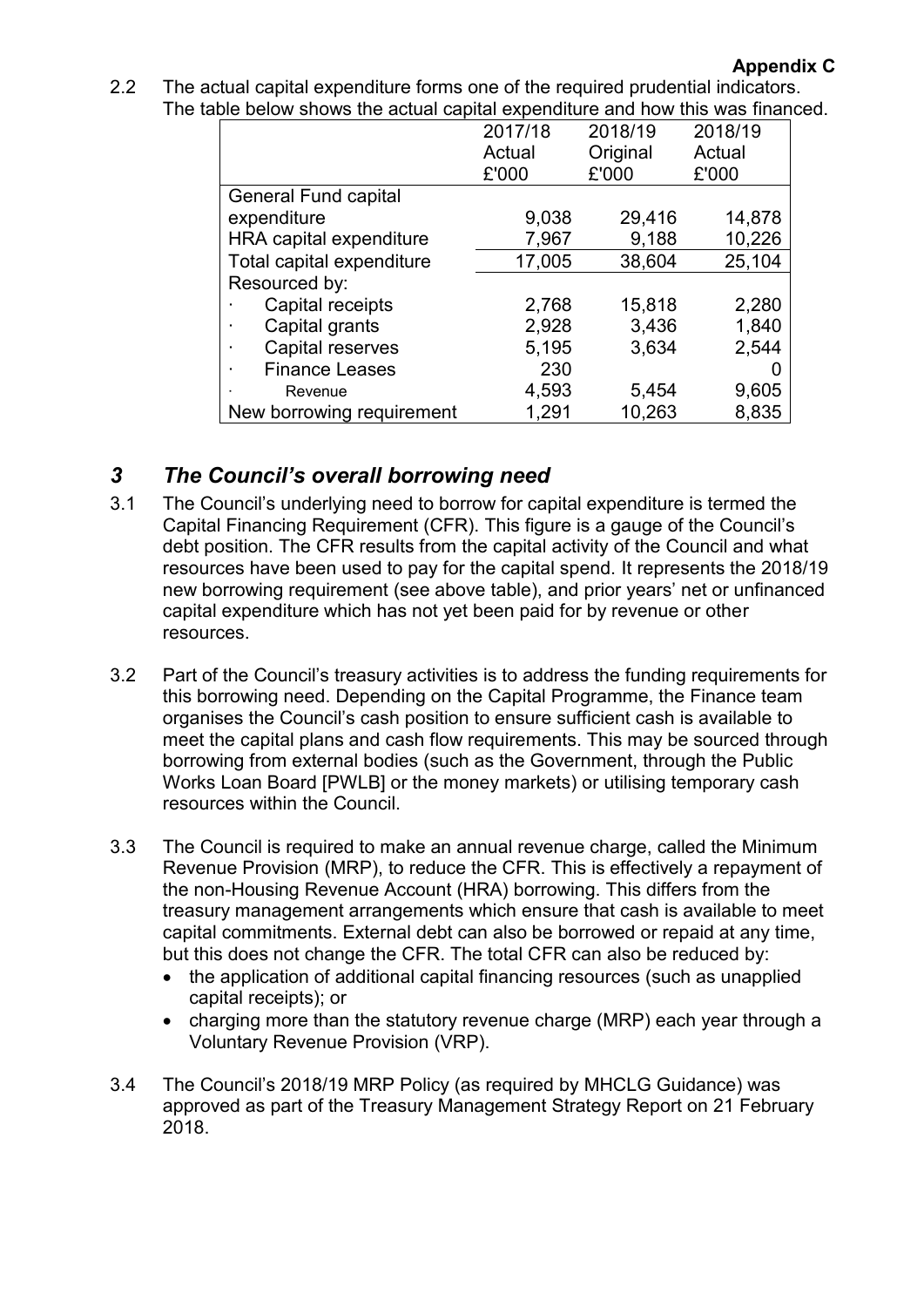3.5 The Council's CFR for the year is shown below and represents a key prudential indicator. It includes on balance sheet leasing schemes that increase the Council's borrowing need. No borrowing is actually required against these schemes as a borrowing facility is included in the contract.

|                                        | 31-Mar-18 | 31-Mar-19 | 31-Mar-19 |
|----------------------------------------|-----------|-----------|-----------|
|                                        | Actual    | Original  | Actual    |
| <b>CFR</b>                             | £'000     | £'000     | £'000     |
| Opening balance                        | 154,597   | 154.984   | 154,864   |
| Add unfinanced capital expenditure (as |           |           |           |
| above)                                 | 1.291     | 10,263    | 8,835     |
| Add on-balance sheet leasing schemes   | 230       | 0         |           |
| Write-off of finance lease creditor    | (675)     | 0         | (22)      |
| Less MRP/VRP                           | 1,254     | 1.745     | 1,322     |
| Closing balance                        | 154.864   | 163,502   | 162,355   |

- 3.6 Borrowing activity is constrained by prudential indicators for net borrowing and the CFR, and by the authorised limit.
- 3.7 In order to ensure that borrowing levels are prudent over the medium term and only for a capital purpose, the Council should ensure that its **gross borrowing position** does not, except in the short term, exceed the planned limit. The limit is the total of the capital financing requirement in the preceding year plus the estimates of any additional capital financing requirement for the current and next two financial years. This essentially means that the Council is not borrowing to support revenue expenditure. The table below highlights the Council's gross borrowing position against the CFR. The Council has complied with this prudential indicator.

|                 | 31-Mar-18 | 31-Mar-19 | 31-Mar-19 |
|-----------------|-----------|-----------|-----------|
|                 | Actual    | Original  | Actual    |
|                 | £'000     | £'000     | £'000     |
| Gross borrowing |           |           |           |
| position        | 141,094   | 145,701   | 141,094   |
| CFR             | 154.864   | 163,502   | 162,355   |

- 3.8 The **Authorised Limit** is required by s3 of the Local Government Act 2003. Once this has been set, the Council does not have the power to borrow above this level. The table below demonstrates that during 2018/19 the Council has maintained gross borrowing within its authorised limit.
- 3.9 The **Operational Boundary** is the expected borrowing position of the Council during the year. Periods where the actual position is either below or over the boundary are acceptable subject to the authorised limit not being breached.
- 3.10 The **actual financing costs as a proportion of net revenue stream** indicator identifies the trend in the cost of capital (borrowing and other long-term obligations cost net of investment income) against the net revenue stream.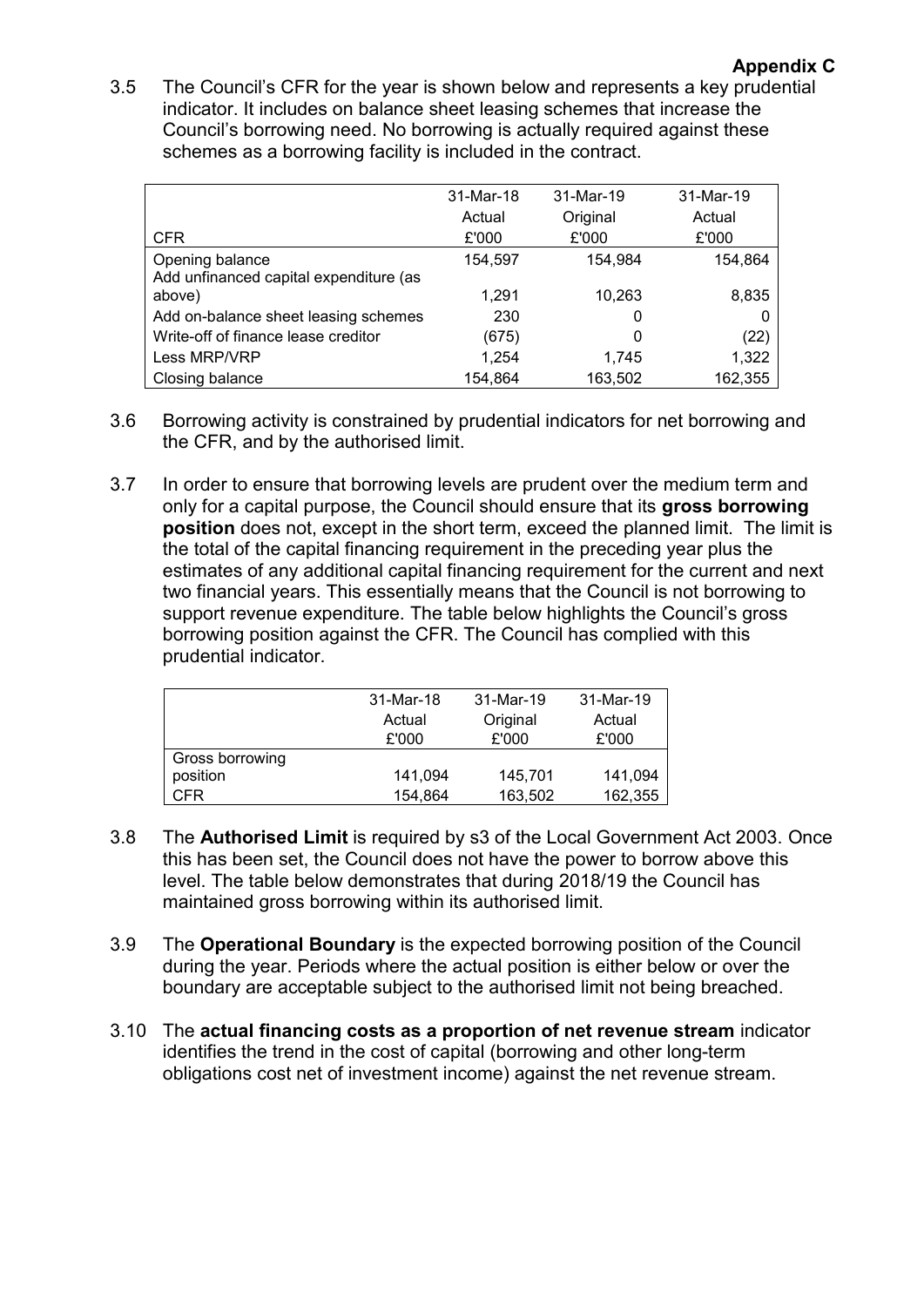|                                                       | 2017/18 | 2018/19 |
|-------------------------------------------------------|---------|---------|
|                                                       | £'000   | £'000   |
| Authorised limit                                      | 169.635 | 180.252 |
| Maximum gross borrowing position                      | 141,094 | 141,094 |
| Operational boundary                                  | 140.537 | 159,613 |
| Average gross borrowing position                      | 140.075 | 141,094 |
| Financing costs as a proportion of net revenue stream | 10.93%  | 8.15%   |

## *4 Treasury position as at 31 March 2019*

4.1 The Council's debt and investment position is organised to ensure adequate liquidity for revenue and capital activities, security for investments and to manage risks within all treasury management activities. Procedures and controls to achieve these objectives are well established both through Member reporting (as detailed in the introduction), and through officer activity detailed in the Council's Treasury Management Practices. At the end of 2018/19 the Council's treasury position (excluding finance leases) was as follows:

|                          | 31-Mar-18<br>Principal<br>£'000 | Rate/<br>Return<br>% | 31-Mar-19<br>Principal<br>£'000 | Rate/<br>Return<br>$\%$ |
|--------------------------|---------------------------------|----------------------|---------------------------------|-------------------------|
| Fixed rate funding:      |                                 |                      |                                 |                         |
| <b>PWLB</b>              | 104,594                         | 3.80%                | 104,594                         | 3.80%                   |
| <b>LOBO</b>              | 5,500                           | 3.63%                | 5,500                           | 3.63%                   |
| Market                   | 9.000                           | 4.28%                | 9.000                           | 4.28%                   |
| <b>Local Authorities</b> | 2,000                           | 1.02%                | 2,000                           | 1.02%                   |
| Stock Issue              | 20,000                          | 8.79%                | 20,000                          | 8.79%                   |
| <b>Total debt</b>        | 141,094                         | 4.46%                | 141,094                         | 4.46%                   |
| <b>CFR</b>               | 154,189                         |                      | 161,680                         |                         |
| Over/ (under) borrowing  | (13,095)                        |                      | (20, 586)                       |                         |
|                          |                                 |                      |                                 |                         |
| Investments - In house   | 47.901                          | 0.41%                | 54,212                          | 0.94%                   |
| <b>Total investments</b> | 47,901                          | 0.41%                | 54,212                          | 0.94%                   |

4.2 The maturity structure of the debt portfolio is shown below. It should be noted that for LOBO loans, the maturity date is deemed to be the next call date. They are therefore all shown as short-term debt:

|                | Approved | 31-Mar-18 |       | 31-Mar-19 |       |
|----------------|----------|-----------|-------|-----------|-------|
|                | Maximum  | Actual    |       | Actual    |       |
|                | $\%$     | £'000     | $\%$  | £'000     | %     |
| Under 1 year   | 15.0     | 5,500     | 3.9   | 5.500     | 3.9   |
| $1 - 2$ years  | 15.0     | 22,000    | 15.6  | 0         | 0.0   |
| $2 - 5$ years  | 15.0     | 0         | 0.0   | 22,000    | 15.6  |
| $5 - 10$ years | 15.0     | 700       | 0.5   | 700       | 0.5   |
| 10 - 20 years  | 30.0     | 14,300    | 10.2  | 14,300    | 10.2  |
| 20 - 30 years  | 30.0     | 36,000    | 25.5  | 36,000    | 25.5  |
| 30 - 40 years  | 40.0     | 35,394    | 25.1  | 35,394    | 25.1  |
| 40 - 50 years  | 40.0     | 18,200    | 12.9  | 18,200    | 12.9  |
| Over 50        |          |           |       |           |       |
| years          | 10.0     | 9,000     | 6.3   | 9,000     | 6.3   |
|                |          | 141,094   | 100.0 | 141,094   | 100.0 |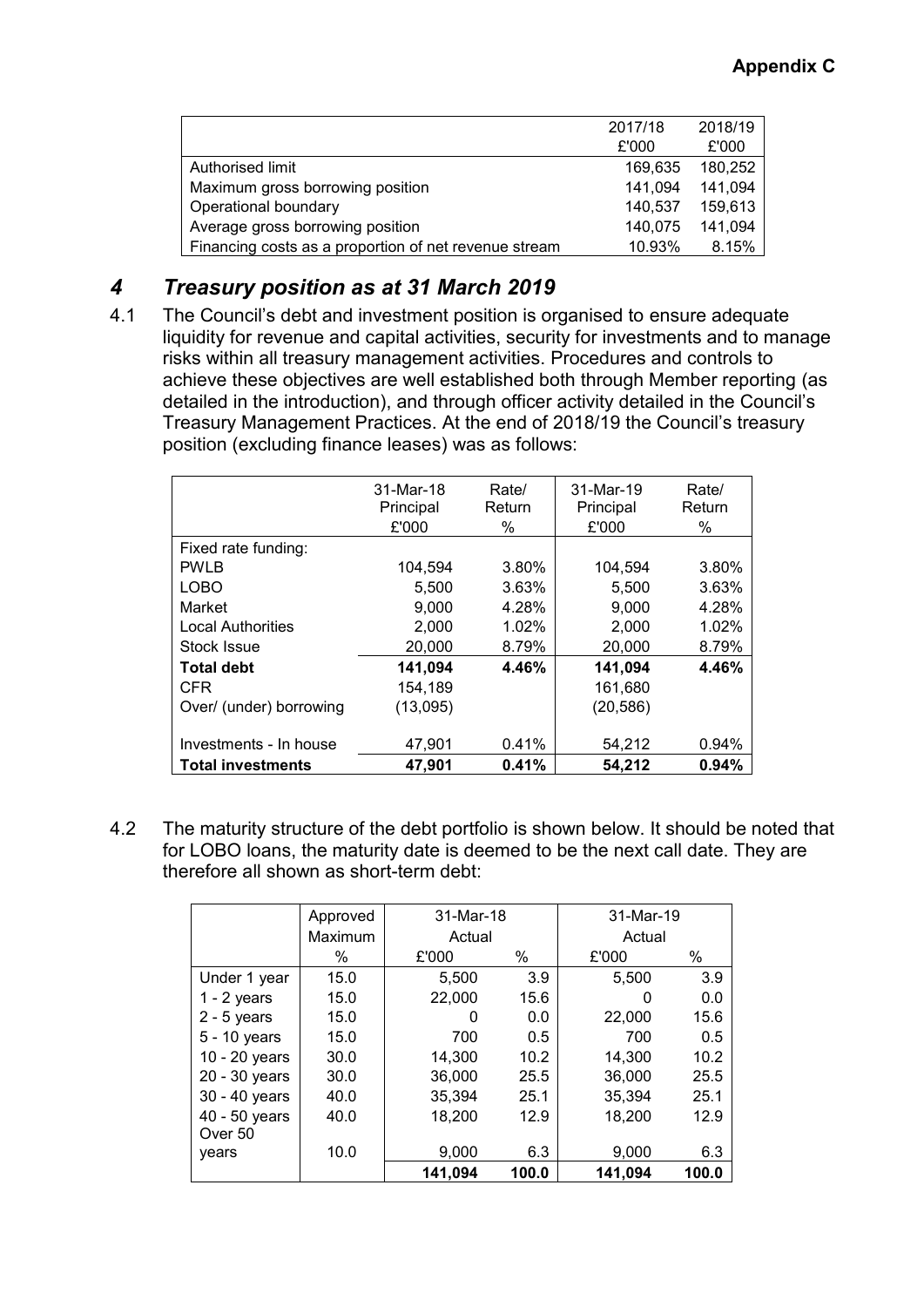- 4.3 All of the Council's investments were for a period of less than one year, and there was not any exposure to variable rates of interest.
- 4.4 The outturn position for the Central Loans and Investment Account (CLIA) is shown below. This shows the outturn position as being a favourable variance of £92k.

| CLIA                                    | <b>Budget</b><br>£'000 | Actual<br>£'000 | Variance<br>£'000 |
|-----------------------------------------|------------------------|-----------------|-------------------|
| <b>Total Interest Paid</b><br>Less: HRA | 6,536                  | 6,593           | 57                |
| recharge                                | (5,667)                | (5,637)         | 30                |
| <b>Total less HRA</b>                   | 869                    | 956             | 87                |
| <b>Total Investments</b>                | (269)                  | (530)           | (261)             |
| Less: Item 8 credit                     | 30                     | 112             | 82                |
| <b>Total less HRA</b>                   | (239)                  | (418)           | (179)             |
| <b>Total CLIA</b>                       | 630                    | 538             | '92               |

- 4.5 The CLIA comprises the Council's borrowing costs and investment income. It is difficult to predict and can be affected by several factors. The majority of the Council's debt is on fixed rates reflecting the longer-term nature of the borrowing decisions. Investments are generally made for shorter periods, making returns more variable. This mix is generally more beneficial when interest rates are high or increasing. It is important to add that the exposure to interest rate movements is regularly monitored to minimise risks to changes in returns. The reasons that have contributed to the above variances include:
	- The variance against borrowing costs relates to the additional external borrowing that was taken on during the year. This is mitigated by a proportion of this cost being charged to the Housing Revenue Account.
	- The variance against interest income is as a result of a higher level of funds than was envisaged being available for investment, and the rates against some investments being greater than the budgeted figure. A proportion of this income was moved to the Housing Revenue Account, based on average HRA balances and investment returns.

# *5 The strategy for 2018/19*

5.1 The expectation for interest rates within the treasury management strategy for 2018/19 anticipated that Bank Rate would start increasing by 0.25% in quarter 3 and then only increase once more before March 2020. There would also be gradual rises in medium and longer term fixed borrowing rates during 2018/19 and the two subsequent financial years. Variable, or short-term rates, were expected to be the cheaper form of borrowing over the period. Continued uncertainty in the aftermath of the 2008 financial crisis promoted a cautious approach, whereby investments would continue to be dominated by low counterparty risk considerations, resulting in relatively low returns compared to borrowing rates.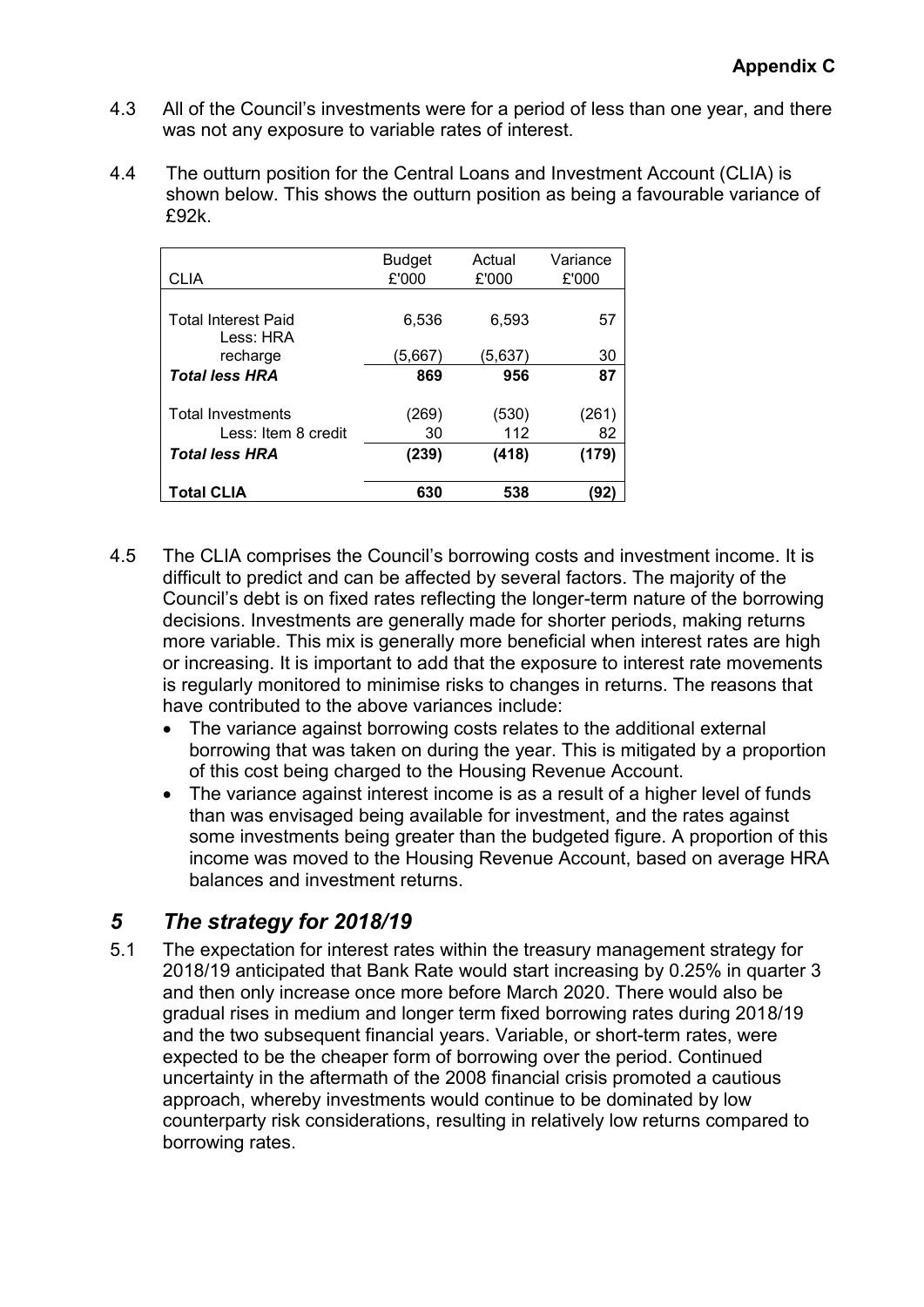- 5.2 The policy of avoiding new borrowing by running down spare cash balances has served well over the last few years. However, this was kept under review considering the long-term saving resulting from borrowing at very low rates, and to avoid incurring higher borrowing costs in the future. A cost of carry remained during the year on any new long-term borrowing due to the difference between borrowing costs and investment returns.
- 5.3 The investment policy reflected the Council's low appetite for risk, emphasising the priorities of security and liquidity over that of yield. The main features of the policy were that the Council will apply minimum acceptable credit criteria in order to generate a list of highly creditworthy counterparties, which also enables diversification and avoidance of concentration risk. Investment decisions also applies the creditworthiness service provided by Link Asset Services, which combines data from credit rating agencies with credit default swaps and sovereign ratings.
- 5.4 The Council would only use approved counterparties from countries with a minimum credit rating of 'AA-'. The Council will consider longer-term deals if attractive rates are available within the risk parameters set by the Council. The suggested budgeted return on investments placed for periods up to 100 days during the year was 0.25%.
- 5.5 Investment returns remained low during 2018/19 but were on a gently rising trend in the second half of the year.
- 5.6 **Changes in strategy during the year** the strategy adopted in the original Treasury Management Strategy for 2018/19 approved by the Council on 20 February 2018, was reviewed as part of the mid-year update report. There were no proposed changes to the strategy as a result of this review.

# *6 The economy and interest rates*

- 6.1 During the calendar year of 2018, there was a growing market expectation after April 2018 that the MPC was heading in the direction of a rate rise. In August 2018, the bank of England raised the base rate from 0.5% to 0.75% which was only the second rise in over a decade. Short-term investment further after the MPC meeting in November after concerns over the risk of rising inflation and needing to take action sooner than was expected. Since January 2019, the uncertainty around Brexit has had a depressing effect on interest rate expectation which is likely to continue until there is a greater certainty over the direction of exiting the EU.
- 6.2 For equity markets, this has seen a considerable slump during the year only to pick up and stabilise toward the end of March. The FTSE 100 hit a peak in May reaching 7,900 however concerns uncertainty in the market created a sell-off which saw the FTSE 100 reach 6,500 in December only to stabilise in March at around 7,300.

## *7 Borrowing*

7.1 PWLB 25 and 50 year rates have been stable during the year with minor fluctuations. However, shorter rates were on an increase over the second part of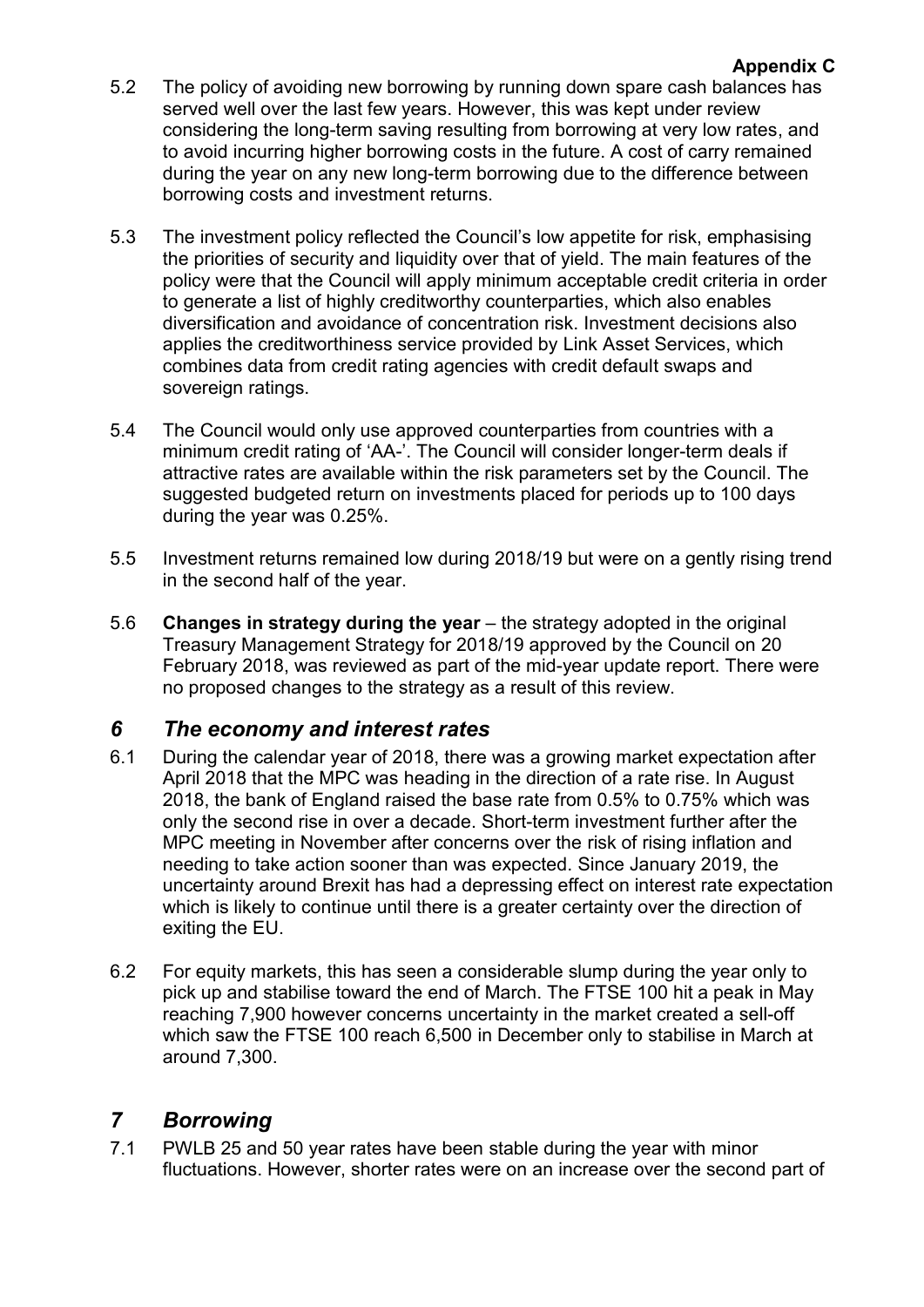### **Appendix C**

the year given concerns over inflation. During the year, the 50-year PWLB target (certainty) rate for new long term borrowing was 2.50% in the first 3 quarters however rose to 2.75% in the last. The table for PWLB borrowing rates below shows, for a selection of maturity periods, the movement in rates during the course of the financial year.



7.2

- 7.3 The Council's total debt outstanding at 31 March 2018 was £141.1m, which had not changed since the previous year. Due to the low rates available, this resulted in the average interest rate on the Council's debt at the end of the year reducing to 4.46%.
- 7.4 The Council's approach during the year was primarily to use cash balances to finance new capital expenditure. This minimised counterparty risk incurred on investments, and maximised treasury management budget savings as investment rates were much lower than most new borrowing rates.

## *8 Investments*

Investments rates for 3 months and longer have been on a rising trend during the second half of the year in the expectation of Bank Rate increasing from 0.50% and reached a peak at the end of March. Bank Rate was duly raised from 0.50% to 0.75% in August 2018 and remained at that level for the rest of the year. However, further increases are expected over the next few years.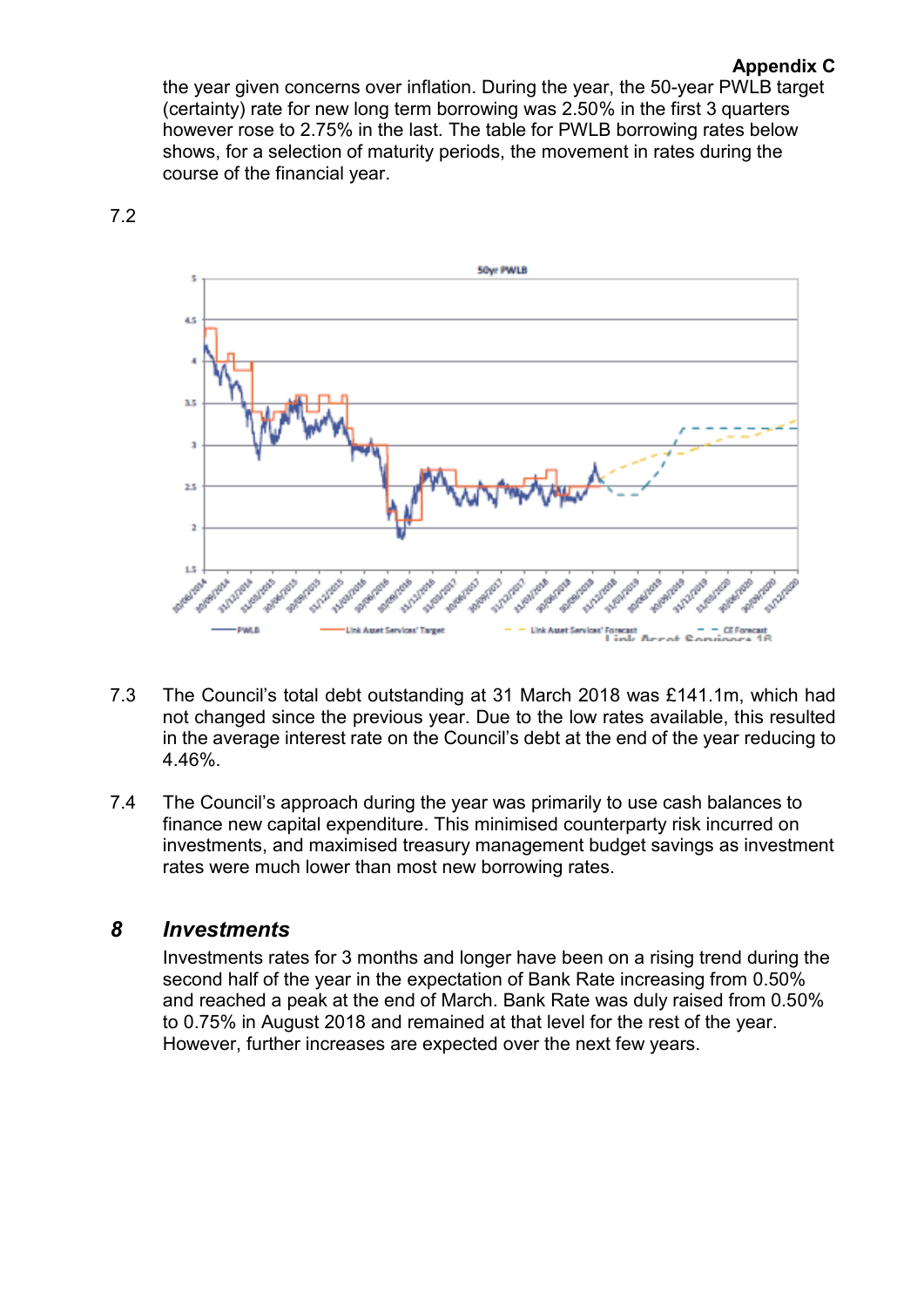## **Appendix C**



- 8.1 The Council manages its investments in-house, and its cash balances comprise revenue and capital resources and cash flow monies. The Council's investment policy is governed by MHCLG investment guidance, which was implemented in the Annual Investment Strategy approved by the Council on 20 February 2018. This policy sets out the approach for choosing investment counterparties, and is based on credit ratings provided by the three main credit rating agencies, supplemented by additional market data (such as rating outlooks, credit default swaps, bank share prices etc.)
- 8.2 The investment activity during the year conformed to the approved strategy, the Council had no liquidity difficulties, and no institutions in which investments were made during 2018/19 had any difficulty in repaying investments and interest in full.
- 8.3 The Council's cash balances comprise revenue and capital resources and cash flow monies. The Council's core cash resources comprised as follows:

|                                | 31-Mar-18 | 31-Mar-19 |
|--------------------------------|-----------|-----------|
| <b>Balance Sheet Resources</b> | £'000     | £'000     |
| <b>Balances</b>                | 9.491     | 12,498    |
| <b>Earmarked Reserves</b>      | 23,963    | 23,080    |
| Provisions                     | 2,628     | 4,526     |
| <b>Capital Reserves</b>        | 2,004     | 4,044     |
| Total                          | 38,086    | 44,148    |